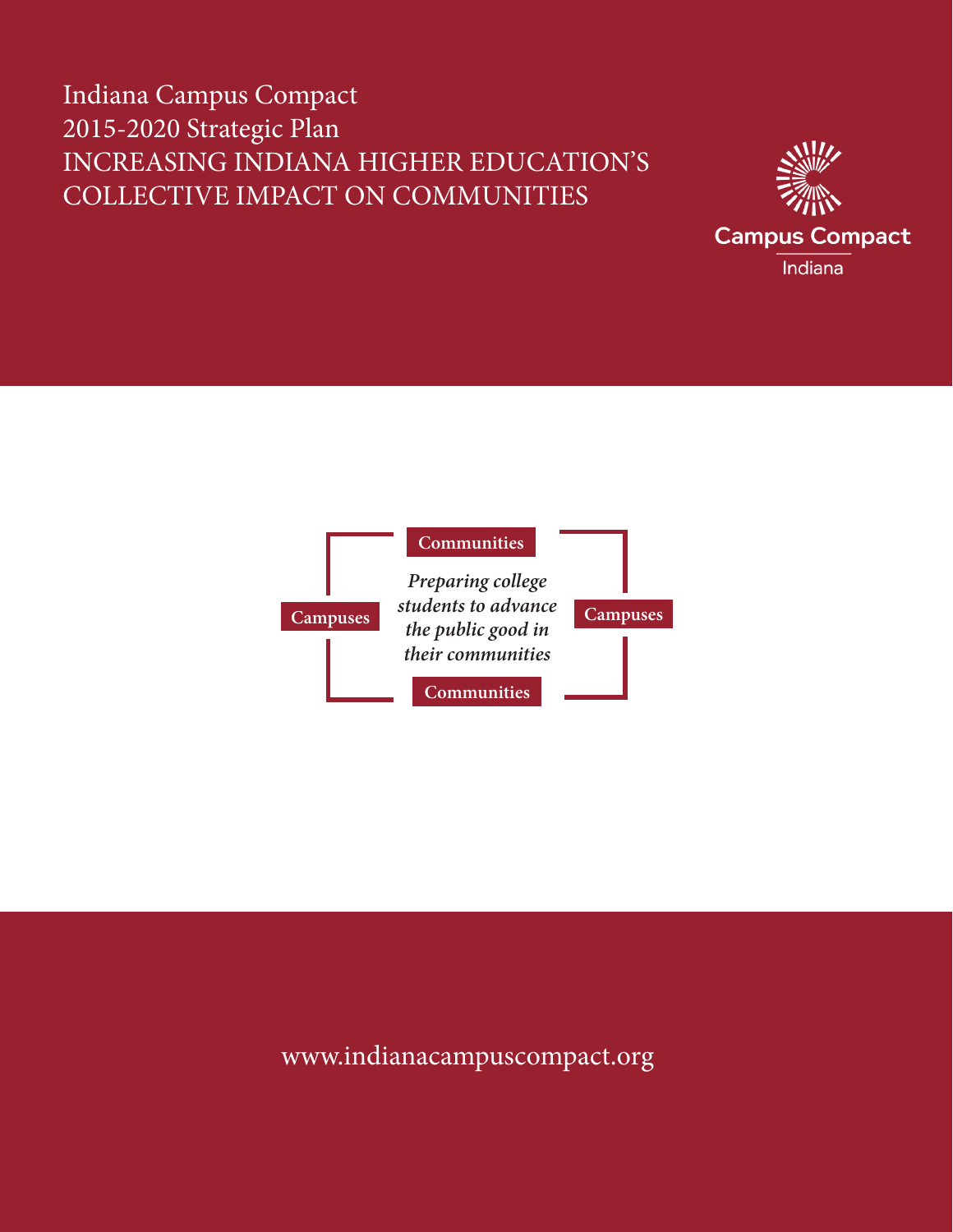## **Indiana Campus Compact Strategic Plan 2015-2020 Goals, Objectives, and Suggested Metrics**

### *Background: The Indiana Campus Compact (ICC) Strategic Planning Process*

The purpose of strategic plans is to help organizations identify future directions, set priorities, communicate values, and determine resource allocations. In 2014-2015, Indiana Campus Compact (ICC) engaged in a strategic planning process that involved its stakeholders, including board members, advisory council members, and staff, in providing input into the strategic plan. The planning process was facilitated by Dr. Stephen Hundley, Chair, Professor, and Associate Vice Chancellor at IUPUI. Specific elements of the planning process included the following:

- Strategic planning kick-off meeting with ICC Executive Director
- • Semi-structured phone interviews with ICC stakeholders to understand impressions, strengths, challenges, and goals of the strategic planning process
- Development of initial goals for ICC, based on feedback from stakeholders
- Facilitation of Board and Advisory Council meetings to further develop goals and objectives
- Creation of suggested revisions to ICC mission statement and development of ICC vision statement
- Further analysis, refinement, and development of the strategic plan based on stakeholder feedback
- Presentation to ICC Board for plan review, approval, and dissemination to stakeholders
- Development of implementation plan, baseline metrics, and specific numeric goals with ICC Executive Director and Board Chair

## *Revised Mission Statement and Creation of a Vision Statement for ICC*

As part of the strategic planning process, the mission statement was reviewed and revised and a vision statement was developed for the organization. These are presented below:

#### Mission Statement:

Indiana Campus Compact (ICC) is a partnership of Indiana's public, private, and community college higher education institutions focused on advocating, implementing, and improving service engagement, so that students graduate as well-informed, engaged and productive members of society, who are fully enabled to provide leadership and service that advances the public good in their communities.

#### Vision Statement:

Indiana Campus Compact (ICC) will be the recognized advocate, network, and agent of change for service engagement in Indiana higher education. The vision is to be a national exemplar by equipping every student in every institution with the competence, confidence, humility, and experience to be well-informed, engaged citizens through involvement in service engagement that advances the public good in their communities.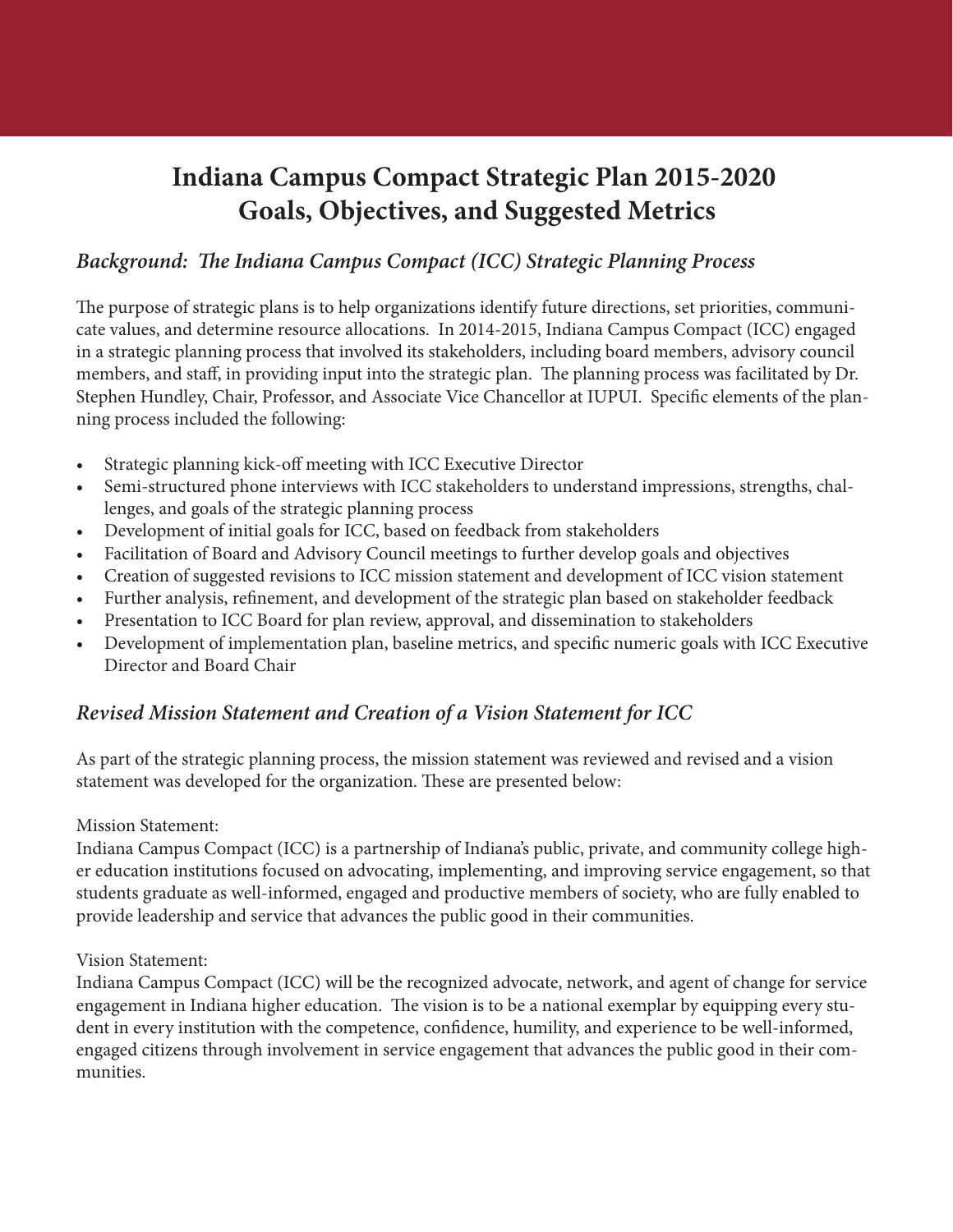## *Overview of ICC Goals for 2015-2020*

- 1. Advance service engagement through advocacy and best practices
- 2. Align programs, services, and resources to meet member campus needs
- 3. Promote Indiana Campus Compact capabilities to stakeholders to garner additional membership and support
- 4. Develop and implement a fundraising and revenue generation strategy
- 5. Leverage the Indiana Campus Compact network for the mutual benefit of its members
- 6. Increase Indiana higher education's collective impact through service engagement
- 7. Support and influence national Campus Compact strategy while preserving Indiana's unique needs and context

### *Specific Goals, Objectives, and Suggested Metrics*

#### **Goal 1:Advance service engagement through advocacy and best practices**

Objectives:

1.1 Reaffirm and broadly communicate that Indiana Campus Compact is a public commitment to service engagement among institutions of higher education in Indiana

1.2 Educate stakeholders on the philosophy, strategies, and impact of service engagement for individuals, campuses, and communities

1.3 Maintain and increase senior institutional leaders' commitment to service engagement through advocacy on their on campus and involvement in providing leadership and governance of Indiana Campus Compact

1.4 Expand inventories and repositories of best practice examples and resources for service engagement to serve a variety of interests, needs, and stakeholders

1.5 Identify and promote exemplars in service engagement through rewards and recognition to individuals, departments, campuses, and communities

Suggested Metrics for Goal 1:

- Number of new and retained campus memberships in ICC
- Number of senior institutional leaders' involved in ICC and the nature of that involvement
- Type of feedback from stakeholders on the purpose and reputation of ICC
- Number of inventories/repositories of resources developed and used
- Type of feedback from stakeholders on the utility and effectiveness of resources
- Number of rewards/recognition created and used to promote service engagement exemplars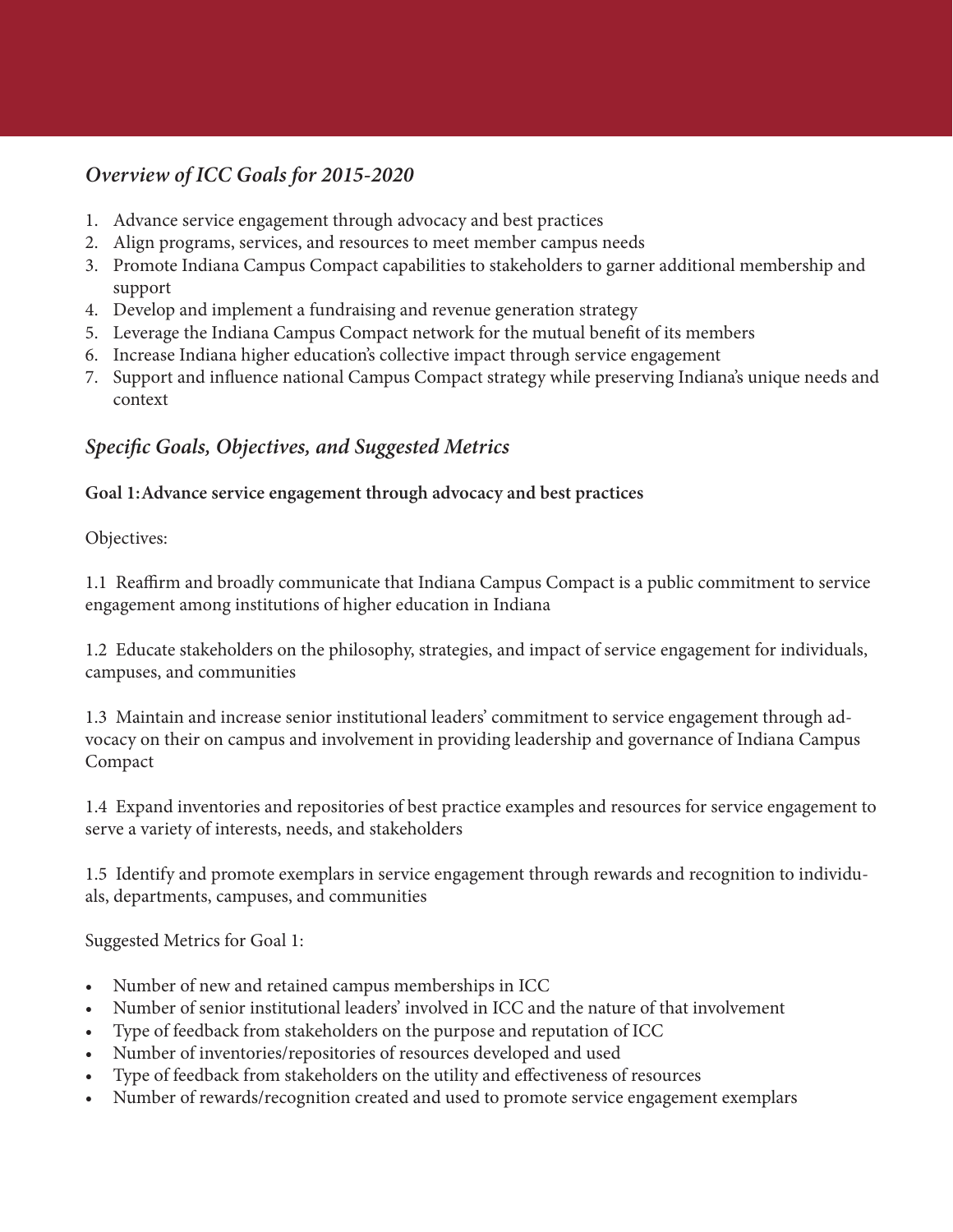#### **Goal 2:Align programs, services, and resources to meet member campus needs**

Objectives:

2.1 Conduct a regular needs analysis of current members to determine interests, priorities, and unmet needs

2.2 Benchmark with other Campus Compact state organizations and higher education associations to identify emerging trends, issues, and opportunities in service engagement

2.3 Develop, revise, and implement programs, services, and resources to serve the range of professionals, from the emerging to the advanced practitioner, and other stakeholders, including students

2.4 Provide guidance to assist individual campuses in defining, promoting, and measuring the impact of their own service engagement activities

2.5 Evaluate the outcomes and effectiveness of programs, services, and resources in meeting member needs and make ongoing improvements resulting from evaluations

Suggested Metrics for Goal 2:

- Type of feedback received from stakeholders through annual needs analysis
- Results received and used from benchmarking efforts with other organizations/associations
- Number of programs, services,, and resources that were developed, revised, and implemented
- Type of feedback received from stakeholders through evaluation of programs, services, and resources
- Increase in measurement and reporting of campus-specific service engagement activities
- Type of improvements made to programs, services, and resources based on evaluation results

#### **Goal 3:Promote Indiana Campus Compact capabilities to stakeholders to garner additional membership and support**

#### Objectives:

3.1 Articulate and communicate the value that Indiana Campus Compact affords its member institutions and other stakeholders

3.2 Identify and evaluate the existing and potential markets for Indiana Campus Compact programs, services, and resources

3.3 Develop a member recruitment and retention strategy to cultivate interest in and support for Indiana Campus Compact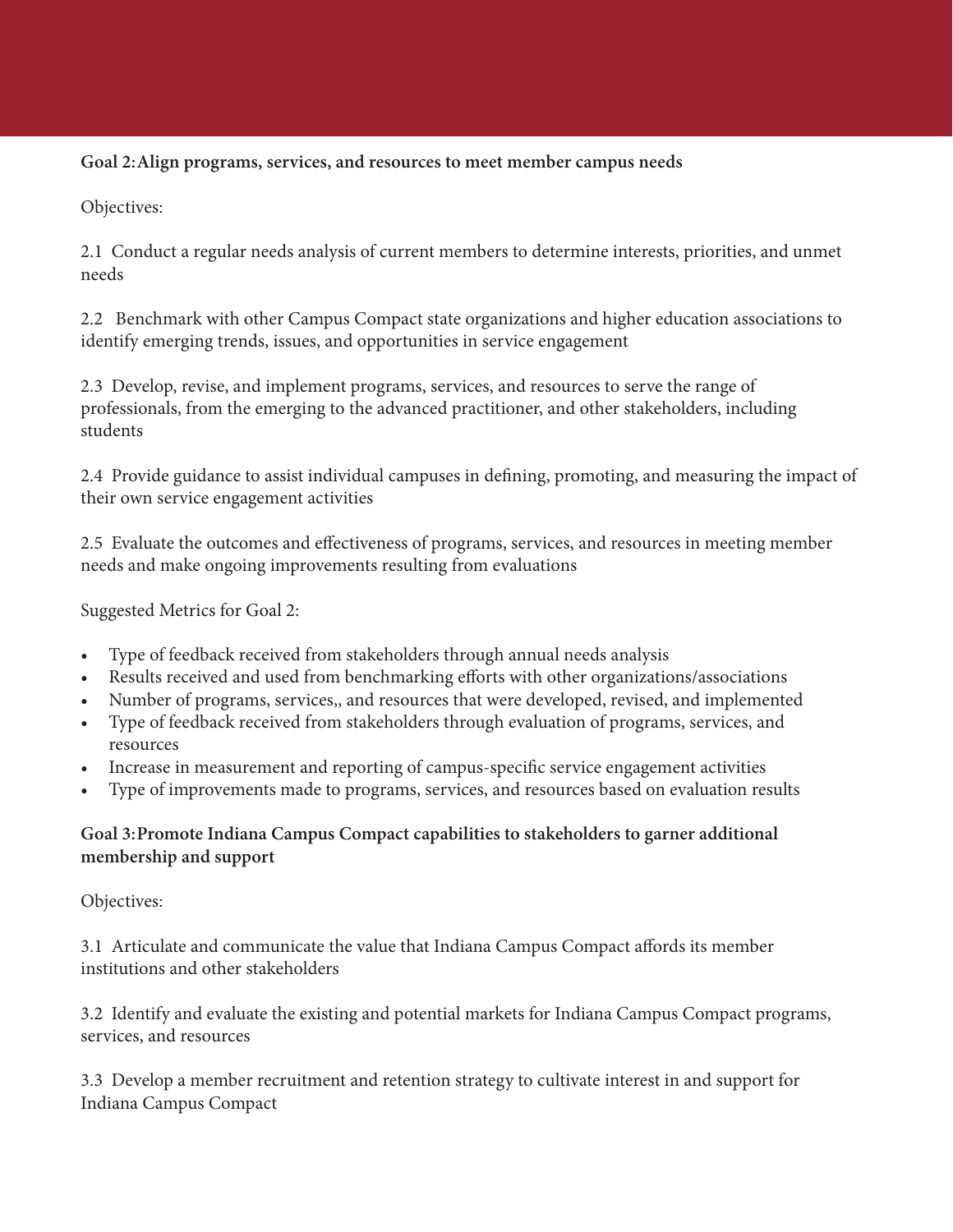3.4 Increase involvement in Indiana Campus Compact from other non-profits, foundations, and corporate/ private sector partners

3.5 Leverage the networking capabilities of Presidents and Chancellors involved in Indiana Campus Compact to forge relationships with potential or lapsed institutional members and other relevant stakeholders

Suggested Metrics for Goal 3:

- • Number of new and retained campuses memberships in ICC
- Number of new and retained non-campus partners involved in ICC
- • Type of partnerships established and sustained with non-campus organizations
- Increase in campus memberships as a direct result of Presidents/Chancellors networking and relationships

#### **Goal 4:Develop and implement a fundraising and revenue generation strategy**

Objectives:

4.1 Implement a realistic budget that reflects the current and projected revenue streams and expenses of the organization

4.2 Determine and prioritize funds and other resources needed to support Indiana Campus Compact based on the needs identified by the Board and member institutions

4.3 Identify and develop programs, resources, and services that member institutions and other stakeholders value and are willing to pay for or sponsor as alternative sources of revenue beyond membership dues

4.4 Create a fund development strategy that seeks investment in Indiana Campus Compact by Board members, donors, and others who value the mission of service engagement

4.5 Develop innovative revenue sources for both ICC and Indiana college students

4.6 Maintain relationship with Lilly Endowment, Inc. to garner ongoing support for Indiana Campus Compact initiatives

Suggested Metrics for Goal 4:

- Annual budget approved by Board
- • Type of priorities, funds, and resources identified by Board and member organizations
- Increase in revenue from paid or sponsored programs, resources, and services
- Increase in philanthropic support received by Board members, donors, and others
- Type and number of innovative revenue sources created and maintained
- Continued relationship with Lilly Endowment, Inc.
- Increased capacity within ICC to develop and implement a fund development strategy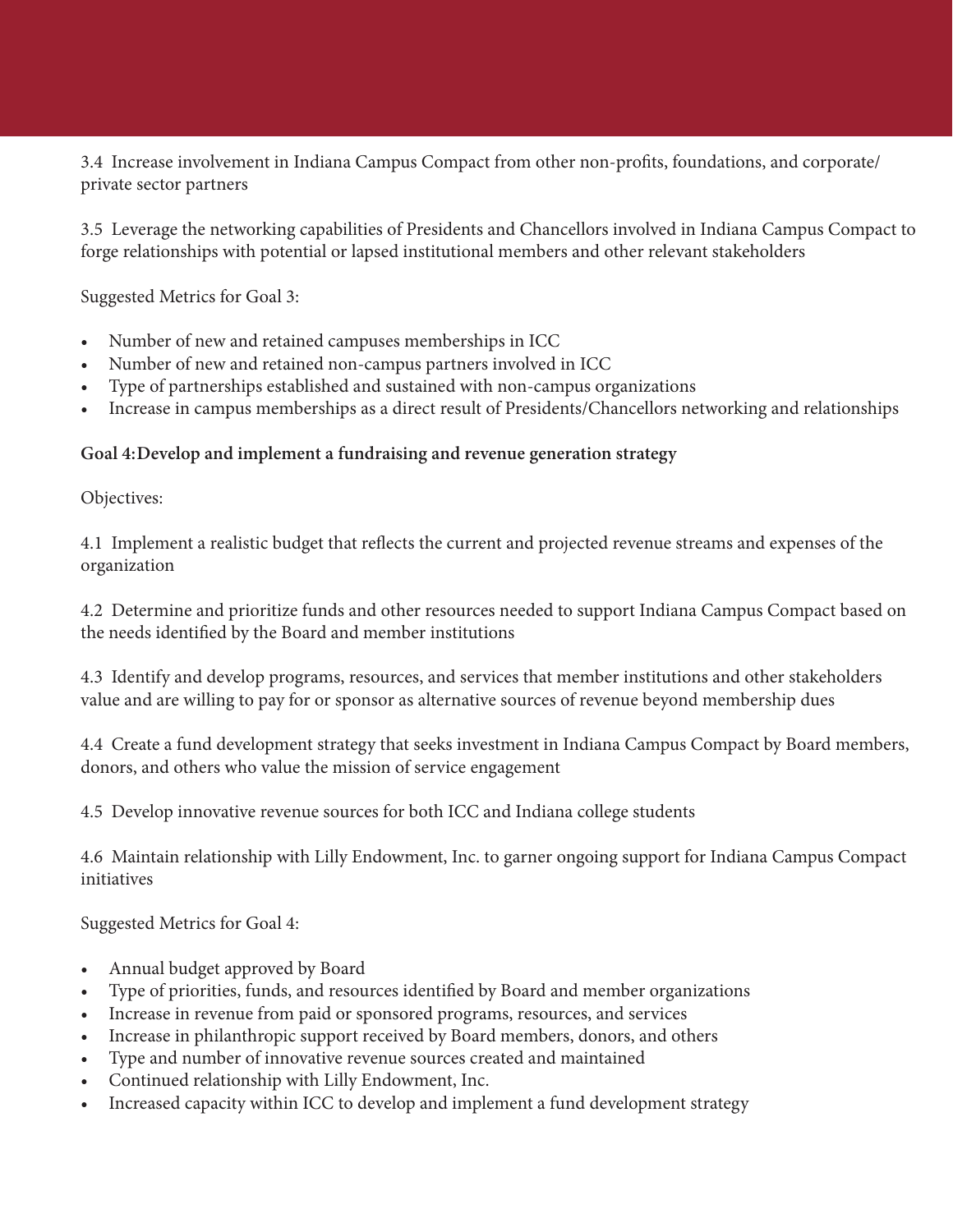#### **Goal 5:Leverage the Indiana Campus Compact network for the mutual benefit of its members**

Objectives:

5.1 Host meetings and events that convene member institutions and other stakeholders for the purposes of networking, education, and support related to service engagement

5.2 Provide mentoring, leadership development, resource sharing, and other relationship-building activities to occur between individuals from various institutions

5.3 Explore opportunities for joint initiatives and meetings with other Indiana-based higher education organizations and associations related to service engagement

5.4 Capitalize on the strength and uniqueness of convening Presidents and Chancellors from all types of Indiana institutions in one venue for the purposes of advancing service engagement advocacy and best practices statewide

5.5 Facilitate collaborations and connections among and between Indiana campuses and communities to expand interest, capacity, and impact of service engagement

Suggested Metrics for Goal 5:

- Number and type of meetings/events held, relationship activities conducted, joint initiatives pursued, and collaborations/connections facilitated among/between Indiana campuses
- • Type of feedback received from stakeholders through evaluation of meetings/events, relationshipbuilding activities, and joint initiatives
- Type of feedback received from Presidents/Chancellors on ICC's convening/networking role
- Type of feedback received on the effectiveness of collaborations/connections

#### **Goal 6:Increase Indiana higher education's collective impact through service engagement**

#### Objectives:

6.1 Measure service engagement's collective impact from Indiana's colleges and universities by identifying and monitoring relevant, direct, indirect, quantitative, and qualitative performance indicators

6.2 Develop a plan for data collection, analysis, interpretation, and presentation on collective impact information from Indiana's colleges and universities

6.3 Produce an annual report that identifies the collective activities, progress, and impacts for service engagement from Indiana's colleges and universities

6.4 Evaluate effectiveness of the collective impact of service engagement from Indiana's colleges and universities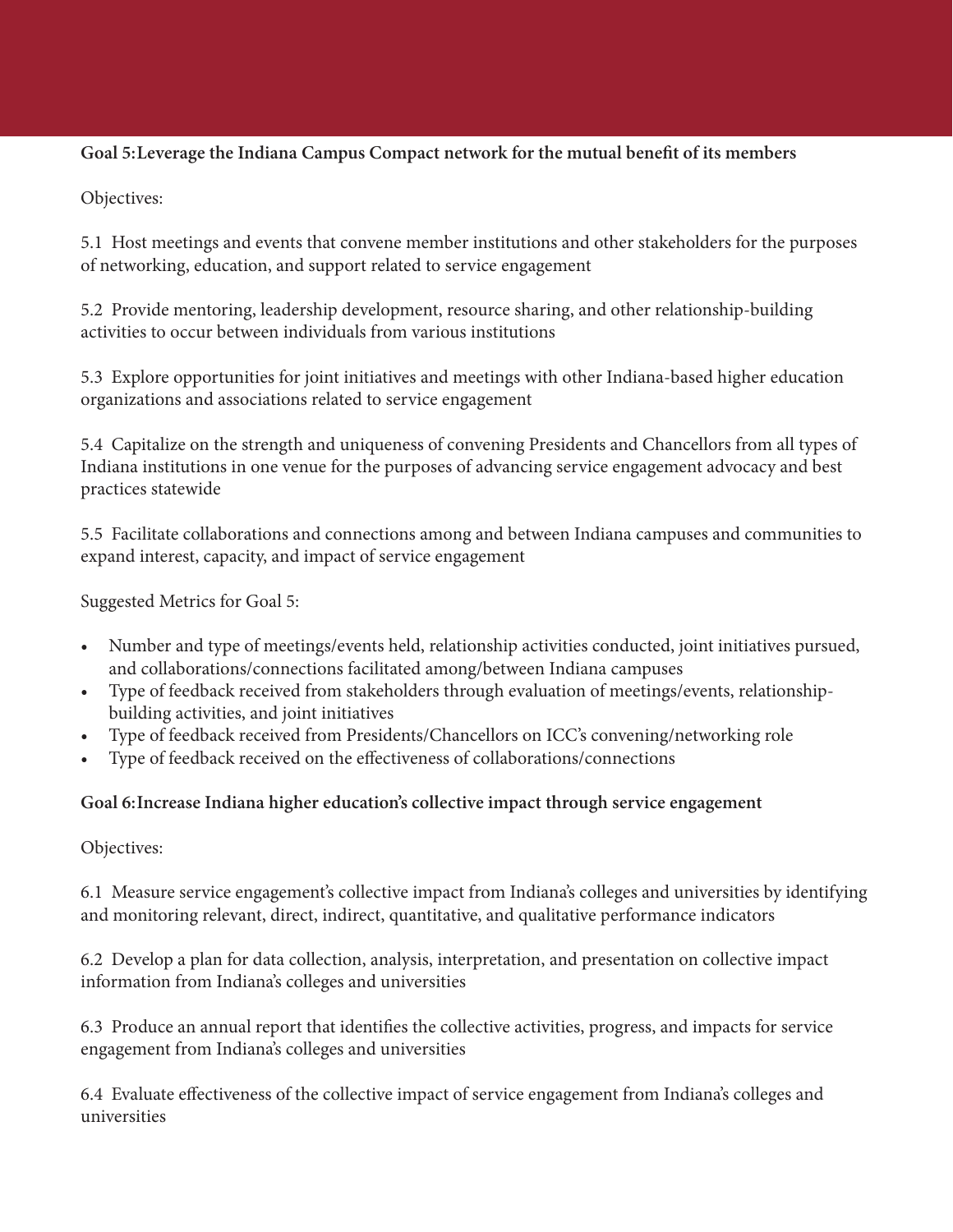6.5 Communicate broadly the present status and future plans of service engagement from Indiana's colleges and universities to various stakeholders

Suggested Metrics for Goal 6:

- Number and type performance indicators established to measure service engagement's collective impact
- Implementation and outcomes of plan to measure collective impact
- Type of feedback received from stakeholders on the utility and effectiveness of measuring collective impact
- • Type and nature of policy and practice changes resulting from measuring and communicating service engagement's collective impact
- • Type and nature of community impacts identified resulting from measuring and communicating service engagement's collective impact
- Increased capacity within ICC to measure service engagement's collective impact

#### **Goal 7:Support and influence national Campus Compact strategy while preserving Indiana's unique needs and context**

Objectives:

7.1 Identify and determine how the goals and objectives espoused by national Campus Compact are aligned with the goals and objectives of Indiana Campus Compact

7.2 Increase the flow of ideas and resources from national Campus Compact to Indiana Campus Compact to support state-specific goals and objectives

7.3 Partner with national Campus Compact on projects and initiatives of mutual interest and value to Indiana Campus Compact

7.4 Promote the service engagement work of Indiana institutions to a broader audience through involvement in national Campus Compact meetings and events

7.5 Support and expand the Scholarship of Engagement by Indiana institutions to maintain a thought leadership position at the national level

Suggested Metrics for Goal 7:

- Number and type of joint goals/objectives jointly-pursued by national Campus Compact and ICC
- Increase in ideas/resources received from national Campus Compact to support ICC
- Number of Indiana institutions involved in national Campus Compact activities
- Increase in number, quality, and impact of scholarly dissemination about service engagement by Indiana institutions
- Annual evaluation by ICC staff and Board of the utility and effectiveness that national Campus Compact provides to ICC